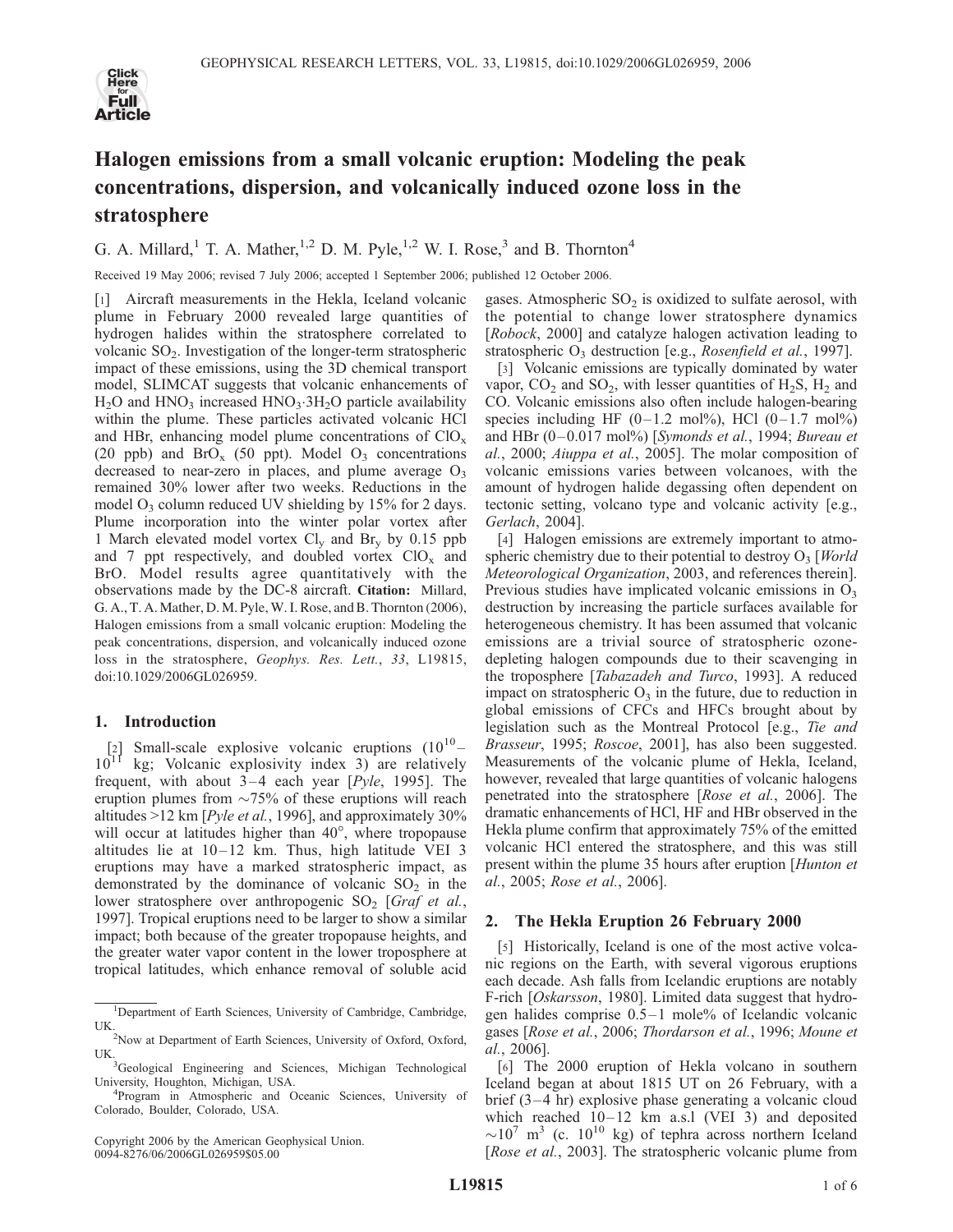this eruption was intercepted on several occasions by an instrumented NASA DC-8 aircraft [Hunton et al., 2005; Rose et al., 2006], revealing high plume HCl (>80 ppb) and HF(>60 ppb) concentrations. Modeling studies diagnosed volcanic enhancement of  $CIO<sub>x</sub>$  concentrations to between 2 and 14 ppb and complete  $O<sub>3</sub>$  destruction within the plume within the first 35 hours in agreement with  $O_3$  measurements [Rose et al., 2006]. The increases in halogen gas concentrations seen in the Hekla plume represent a significant perturbation to stratospheric chemistry and halogen gases at these levels have seldom been modeled in the stratosphere. It is therefore important to investigate the evolution of the plume and diagnose the timescale over which these concentrations remain high.

[7] The DC-8 also measured increased concentrations of water vapor,  $HNO<sub>3</sub>$  and inorganic nitrogen during the plume interception. These were found to increase  $HNO<sub>3</sub>:3H<sub>2</sub>O$ (NAT) and ice polar stratospheric cloud (PSC) threshold temperatures substantially over the first 35 hours [Rose et al., 2006]. To test if this result remains true when plume dilution is included, we extend previous studies of the evolution of the Hekla plume chemistry, which ran on short timescales and neglected plume dilution, by using a 3D chemical transport model to investigate the impacts of both mixing and chemical evolution on plume composition for two weeks following the eruption.

# 3. Global Chemical Transport Model Setup

[8] SLIMCAT has a proven ability to model stratospheric composition over a wide range of conditions [e.g., Chipperfield, 1999]. Thus far SLIMCAT has not been used to study the dispersion and chemistry of volcanic plumes. The SLIMCAT model includes a comprehensive stratospheric chemistry scheme with reaction rates taken from Sander et al. [2003] and includes the formation of PSCs dependent on model temperatures and concentrations of water vapor, nitric acid and sulfuric acid. A long duration integration, started in 1991 [Chipperfield, 1999], was continued to cover the 1999/2000 Arctic winter as part of the THird European Stratospheric Experiment on Ozone (THE-SEO). Reinitialization from a long duration experiment provides realistic tracer distributions from the start of the run. The model was reinitialized for this study at a high resolution of  $1.25^\circ$  latitude by  $1.25^\circ$  longitude on 26 February 2000 on 10 isentropic surfaces spanning the potential temperature surfaces 330 to 2480K. The model was forced with  $2.5^\circ$  by  $2.5^\circ$  resolution, 6 hourly meteorological analyses from the European Centre for Medium Range Weather Forecasts (ECMWF).

[9] The Hekla eruption was simulated by injection of volcanic gases at and below 11.5 km between 18:15 and 22:00 UT; and at 10 km or below until 23:00 UT 26 February 2000, in accordance with radar measurements of plume top heights during the eruption [*Lacasse et al.*, 2004]. The main gases from Hekla were introduced in SLIMCAT at one grid point  $(64^{\circ}N, 341^{\circ}E)$  below the volcanic plume cloud top height (lowest 2 levels, decreasing to lowest level after 20:00 UT 26 February 2006) for the duration of the eruption:  $H_2O$  (6 ppm),  $SO_2$  (1.2 ppm),  $H<sub>2</sub>SO<sub>4</sub>$  (70.4 ppb), HF (60 ppb), HCl (45 ppb), CO (20 ppb),  $CIONO<sub>2</sub>$  (8 ppb),  $HNO<sub>3</sub>$  (4 ppb) and HBr (800 ppt), as in work by *Rose et al.* [2006]. A passive  $SO_2$ tracer, assumed not to undergo chemical reaction, was added to SLIMCAT so that its concentration could be used to diagnose plume dilution.  $SO<sub>2</sub>$  oxidation is slow in the dry stratosphere, with only 3% oxidized within the first 35 hours, and is neglected here [Rose et al., 2003]. The most significant impact of neglecting  $SO_2$  oxidation will be a preservation of the  $HO_x$  reservoir [*Bekki*, 1995].

[10] Uncertainty exists over the form of volcanic  $NO<sub>v</sub>$ emissions. NO,  $NO<sub>2</sub>$  and  $HNO<sub>3</sub>$  have previously been measured associated with both explosive and passive volcanic plumes. These species are thought to be produced due to the elevated temperatures associated with volcanism and lightning within ashy plumes [Mather et al., 2004]. Gerlach [2004] showed that high-temperature mixing of air with volcanic gas could convert significant quantities of halogens to their oxidized forms (ClO, BrO). We may therefore expect some of the Hekla  $NO<sub>x</sub>$  to react with activated volcanic chlorine to form  $CIONO<sub>2</sub>$  by the time the plume enters the stratosphere. For this reason, the total measured  $NO<sub>v</sub>$  and  $HNO<sub>3</sub>$  onboard the DC-8 is distributed between the measured  $HNO<sub>3</sub>$  and ClONO<sub>2</sub>, in a molar ratio of 1:2, as the Hekla source species supplied to the model on entry to the stratosphere. The integration was continued until 13 March 2000, by this date, volcanic source gases in the model had been diluted to  $\langle 2\%$  of their original concentrations.

## 4. Results and Discussion

## 4.1. Modeling Plume Residence Time and Dispersion

[11] The Arctic polar vortex became unusually cold and strong in the lower stratosphere from January 2000 [Manney and Sabutis, 2000], potentially reducing meridional mixing at 350 K potential temperature during the period under investigation, and we refer to air polewards of  $70^{\circ}$ N Potential Vorticity (PV) equivalent latitude as the polar vortex.

[12] The geopotential altitude range of the eruption column is such that volcanic source gases are injected into the stratosphere up to 350 K potential temperature at  $65^{\circ}$ N PV equivalent latitude, outside the lowermost stratospheric polar vortex. Plume evolution is strongly dependent on entry point to the stratosphere due to vertical and meridional wind shear. Less plume stretching and dilution is experienced with a more northerly entry point as wind velocities are lower towards the pole at this time. The vertical emplacement level also affects plume dispersal as stronger northerly wind speeds at 335 K, compared to 350K, transport the plume further into the 'quiet zone' (with wind speeds  $5-10$  ms<sup>-1</sup>) and inhibit plume dilution.

[13] Both modeled plume position and column  $SO_2$ abundance agree well with TOMS satellite data on 28 February (Figure 1). As the plume spreads, average  $SO_2$ model concentrations within the 10 ppb  $SO_2$  contour (defining the outer edge of the plume) rapidly reduce from 450 ppb at 00:00 UT 27 February to less than 100 ppb 2 days later. The dilution has a time constant of  $\sim$  1 day (Figure 2), consistent with dominant zonal mixing along the flanks of the plume.

[14] The plume is stretched rapidly across the longitudes  $30^{\circ}$ W and  $120^{\circ}$ E and on the 29 February the most easterly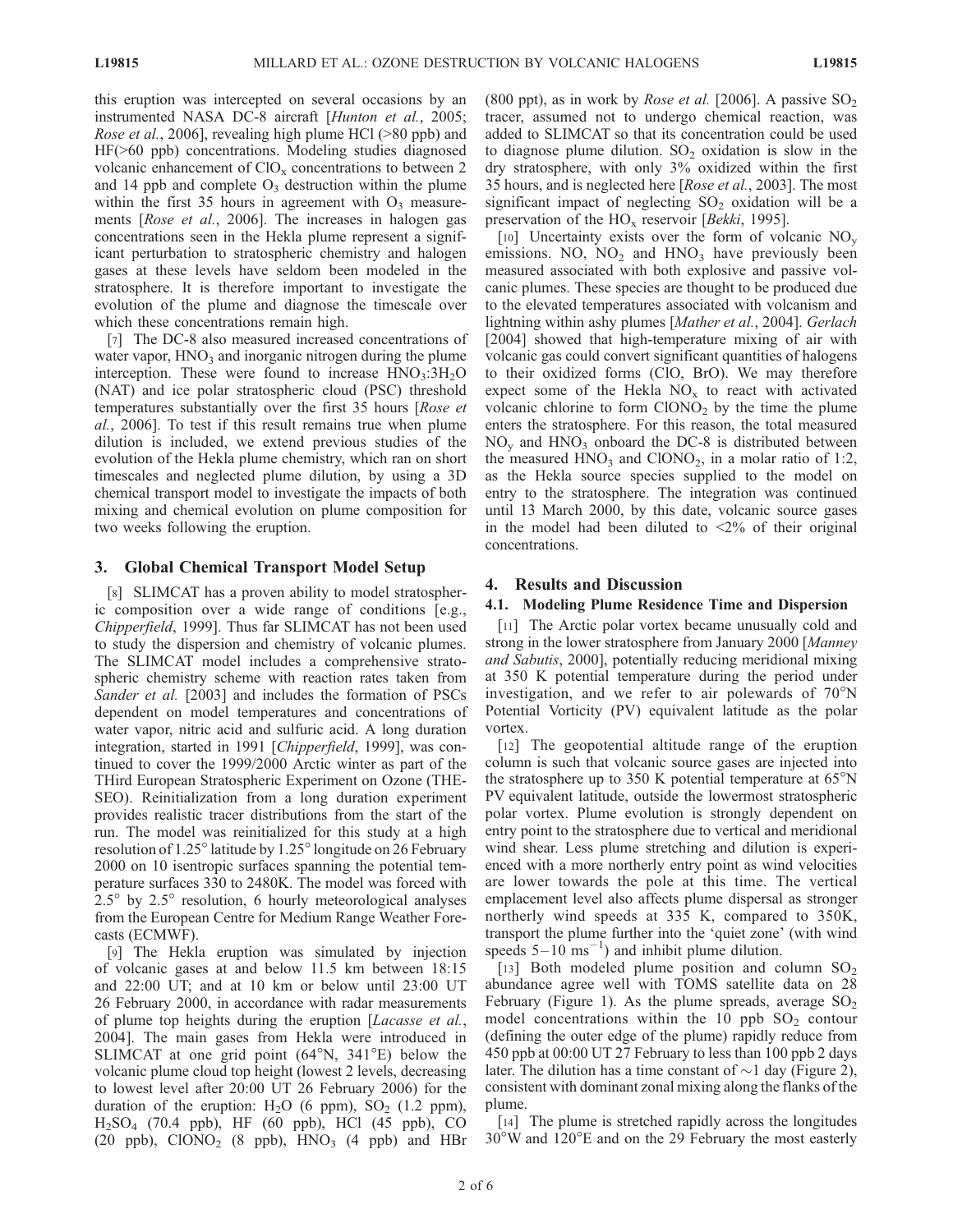

Figure 1. Hekla source gases from (a) TOMS  $SO_2$  satellite data (28 February 2000) and (b) SLIMCAT  $SO_2$  column (28 February 2000).

plume is folded southwards towards the Caspian Sea around a ridge of lower latitude air. The plume is incorporated into the edge of the polar vortex (defined here by  $70^{\circ}$ N PV equivalent latitude) on 1 March where it continues mixing and stretching within the edge of the polar vortex.

[15] Elevated  $SO<sub>2</sub>$  concentrations detected by the DC-8 interception within the polar vortex on the 9 and 15 March demonstrate that inclusion of plume gases enhanced vortex average  $SO_2$  concentrations to between

1.5 and 3.45 ppb (enhanced by  $10-30$  times background levels), in good agreement with the vortex average  $SO<sub>2</sub>$ calculated by SLIMCAT (between 2.5 and 3.5 ppb at these altitudes, Figure 3).

[16] The closest interception between the plume remnant and the DC-8 is on the 13 March where plume  $SO<sub>2</sub>$ increases to 13.7 ppb. SLIMCAT does not accurately represent the interception point but does capture filament  $SO_2$  concentrations of up to 5 ppb within  $\sim$ 450 km of the



Figure 2. Average tracer concentrations within the volcanic plume, defined as  $SO_2 \geq 10$  ppb, of (a)  $SO_2$ , (b) total inorganic chlorine, Cl<sub>y</sub> and activated chlorine, ClO<sub>x</sub>, where Cl<sub>y</sub> = HCl + ClONO<sub>2</sub> + Cl + ClO + (2<sup>\*</sup>Cl<sub>2</sub>O<sub>2</sub>) + OClO + HOCl, and ClO<sub>x</sub> = Cl<sup>+</sup> ClO + (2<sup>\*</sup>Cl<sub>2</sub>O<sub>2</sub>) (c) total inorganic bromine, Br<sub>y</sub>, and active bromine BrO<sub>x</sub> where Br<sub>y</sub> = HBr +  $BrONO<sub>2</sub> + Br + BrO + HOBr$ , and  $BrO<sub>x</sub> = Br + BrO + BrCl$  (d) BrO. DC-8 measurements (at 310 K potential temperature), discussed by *Hunton et al.* [2005] and *Rose et al.* [2006] are also shown.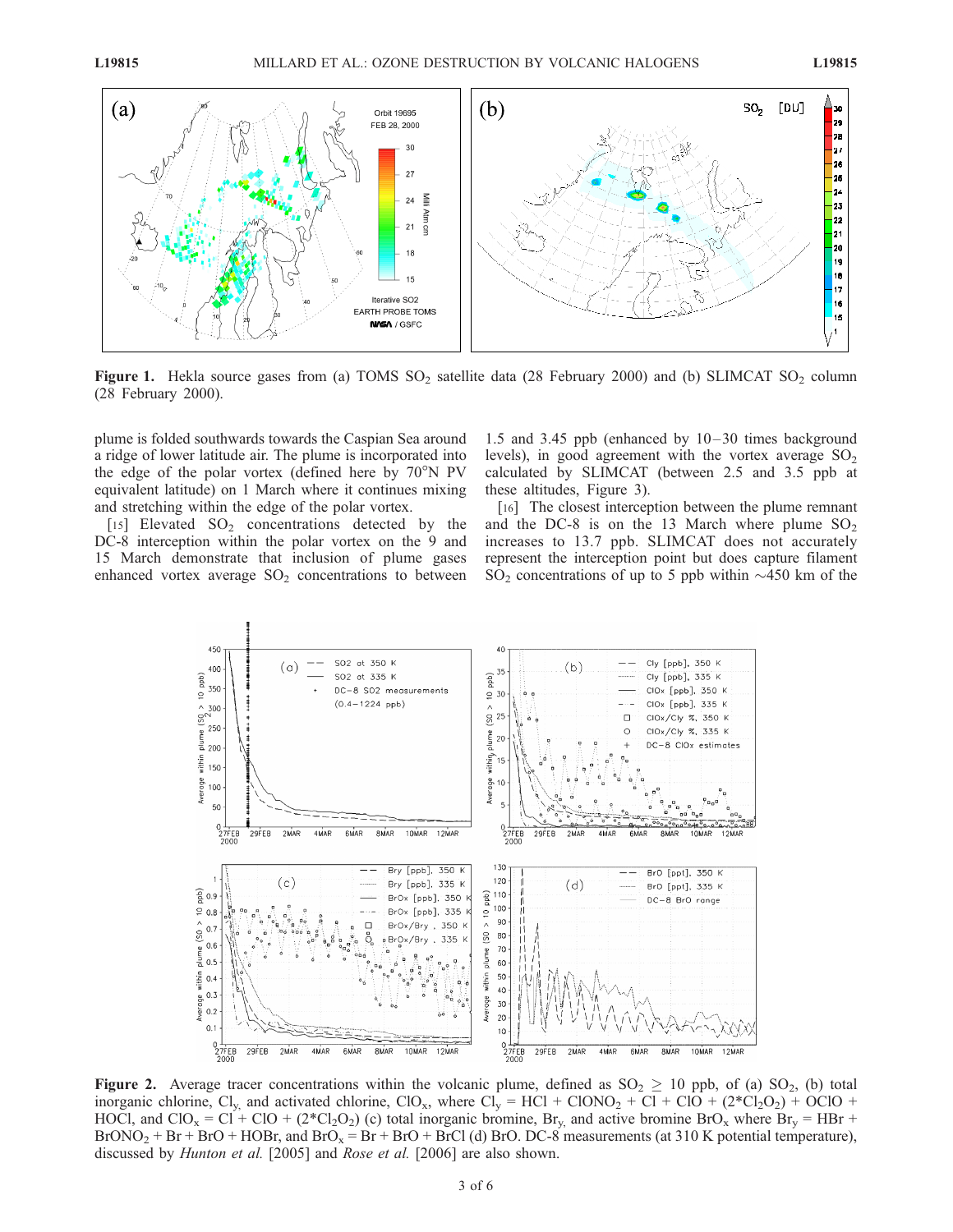

Figure 3. Average tracer concentrations within the lowermost polar vortex (poleward of  $70^{\circ}$  N PV equivalent latitude) of (a)  $SO_2$  and DC-8 measurements of  $SO_2$  inside the vortex, 9 March, (b) total inorganic chlorine,  $Cl_v$ , and activated chlorine,  $ClO<sub>x</sub>$ , where  $Cl<sub>y</sub> = HCl + ClONO<sub>2</sub> + Cl + ClO + (2*C<sub>2</sub>O<sub>2</sub>) + OClO + HOCl$ , and  $ClO<sub>x</sub> = Cl + ClO + (2*C<sub>2</sub>O<sub>2</sub>)$ , measured entire winter daytime ClO<sub>x</sub> at DC-8 altitudes is also shown (c) total inorganic bromine, Br<sub>y</sub> and active bromine BrO<sub>x</sub> where  $Br_v = HBr + BrONO_2 + Br + BrO + HOBr$ , and  $BrO_x = Br + BrO + BrCl$  (d) BrO and entire winter DC-8 estimated BrO at 335K is shown [Thornton et al., 2003].

interception point. DC-8 measurements indicate that stratospheric plume filaments are still present with  $SO<sub>2</sub>$  concentrations greater than 13.7 ppb more than 2 weeks after the eruption. These are very fine-scale structures, with diameters smaller than  $\sim$ 210 km on 13 March, containing peak  $SO<sub>2</sub>$  concentrations  $>1$  ppb. Even at the relatively high horizontal resolution of  $1.25^{\circ}$  by  $1.25^{\circ}$ , the model is limited to calculations within 140 km by 24 km boxes at these latitudes therefore peak concentrations within the plume are reduced. Unfortunately the complex chemistry required to model the evolution of species within the plume inhibits higher resolution modeling. Thus comparison of SLIMCAT model tracer concentrations to DC-8 measurements will be limited to peak and vortex average values during flights in March.

## 4.2. Volcanically Induced Polar Stratospheric Clouds (PSCs)

[17] Volcanic enhancement of  $HNO<sub>3</sub>$  and stratospheric water vapor increases the equilibrium formation temperature for NAT within the plume to 204 K at 00:00UT 27 February, reducing to 200 K by 1 March, compared to  $\sim$ 199K at background concentrations of HNO<sub>3</sub> and H<sub>2</sub>O. Large surface areas of volcanically induced NAT PSCs are available from eruption to 29 February. Smaller NAT surface areas are predicted on 1 March and 2-4 March. Thereafter temperatures are too warm for NAT existence.

[18] In contrast to the box model results [*Rose et al.*, 2006], equilibrium formation temperatures for ice particles within the model are not raised sufficiently for ice formation

due to rapid plume dilution before entry to the stratospheric cold pool above Scandinavia on 28 February. This modeled dilution may be more rapid than reality, as satellite evidence from Rose et al. [2003] diagnoses of the presence of ice within the plume until 28 February, suggesting the major aerosol component of the plume was either ice or ice-coated ash particles. Given these observations of ice in the plume, we would expect higher concentrations of  $ClO_x$  and  $BrO_x$ within the plume giving faster and more complete  $O_3$ destruction than that predicted by the model.

[19] Vortex average equilibrium NAT threshold temperatures are also increased by 0.5K due to volcanic enhancement of polar vortex water vapor (7%) and nitric acid  $(12\%)$ .

#### 4.3. Volcanic Hydrogen Halide Activation

[20] Our simulations demonstrate that total inorganic chlorine is dramatically enhanced within the plume with average concentrations peaking at nearly 30 ppb on 27 February followed by a rapid dilution to 1.5 ppb by 10 March at 10 km and 0.6 ppb at 11 km geopotential height. Plume model  $Cl_v$  concentrations are 40 times greater than background levels just after entering the stratosphere and a factor of three greater on 10 March. Unsurprisingly, the presence of volcanically induced PSCs leads to large increases in  $ClO_x$  concentrations of 20 ppb initially and between 0.2 and 0.5 ppb from the 29 February to 6 March, far in excess of levels usually observed at this altitude in the stratosphere. The loss of model PSCs after 4 March slowly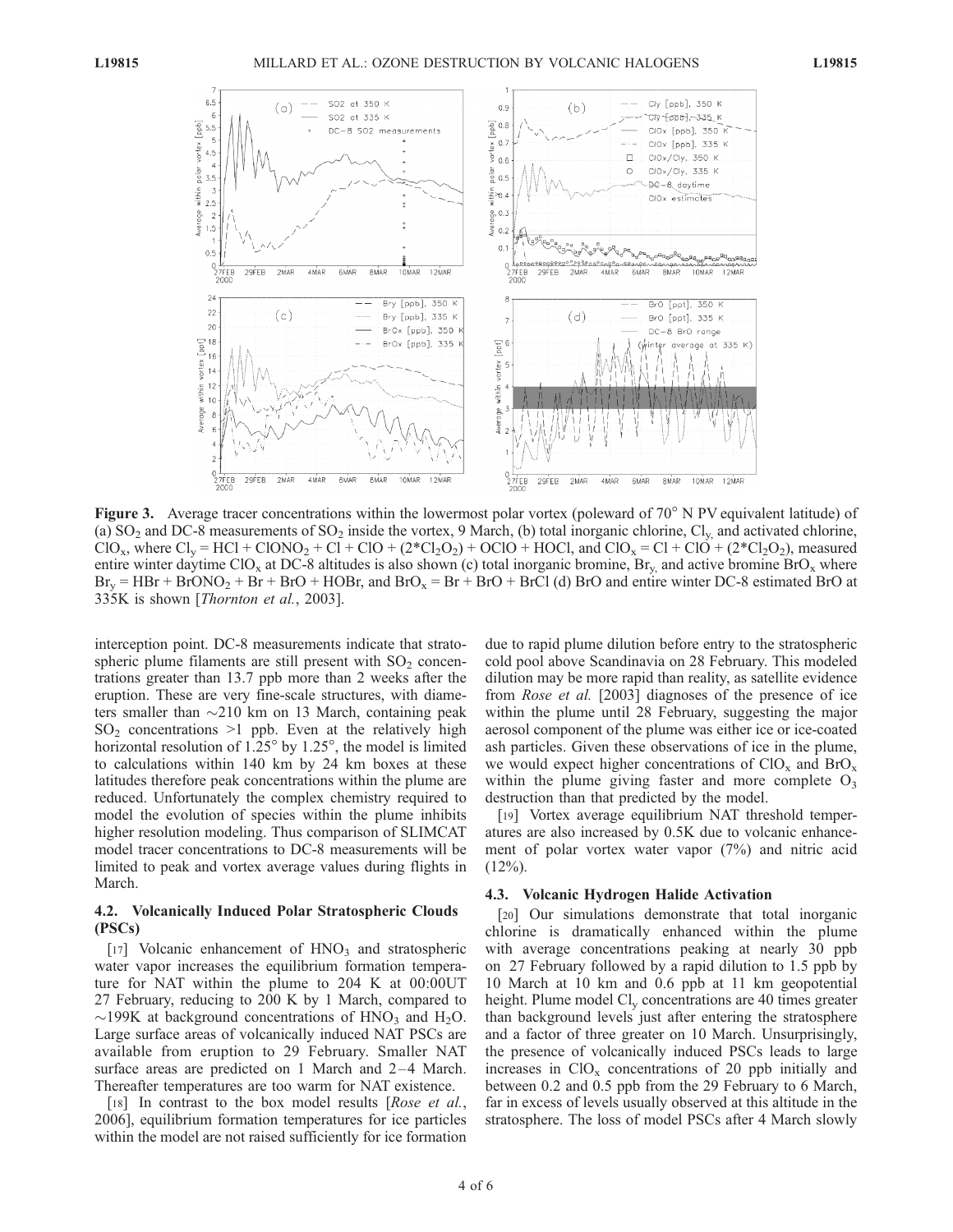

**Figure 4.** Ozone and ozone loss (a) at 350K potential temperature within the plume, defined by  $SO_2 > 10$  ppb, and (b) in column, defined by column  $SO_2 > 1$  DU. Passive ozone represents the ozone change due to transport alone. The percentage loss in ozone, relative to "passive ozone" is shown by "% ozone loss" averaged across the plume area. Peak values in column ozone loss are also shown.

reduces  $ClO<sub>x</sub>$  concentrations to model background levels of 0.05 ppb by 13 March (Figure 2).

[21] Such large chlorine enhancements may be expected to make an impact on average vortex concentrations and general polar  $O_3$  loss after plume incorporation in early March. Indeed, average polar vortex  $Cl_v$  is enhanced by  $\sim$  50% to 0.8 ppb on 27 February, falling to 0.77 ppb on 13 March (Figure 3). Average polar vortex  $ClO_x$  is also enhanced by a factor of 3 initially, by the combination of increased inorganic Cl availability and increased heterogeneous activation. DC-8 based measurements of  $ClO_x$  in the plume on 5 and 9 March peaked at 50 ppt [Rose et al., 2006], SLIMCAT vortex average  $ClO<sub>x</sub>$  ranges between 40 to 80 ppt during this time.

[22] Volcanic chlorine is not the only threat to stratospheric  $O_3$  as HBr is often degassed at molar concentrations between 0.1 to 1% of HCl [Aiuppa et al., 2005; Bureau et al., 2000] and is readily converted to reactive forms. Box modeling the Hekla plume with  $\sim 800$  ppt HBr (40 times background) suggests that this concentration of Br would destroy background stratospheric  $O_3$  within a couple of days, even in the absence of volcanic Cl [Rose et al., 2006]. SLIMCAT BrO concentrations within the plume initially peaked at 130 ppt on 00:00UT 27 February, falling below 50 ppt on 4 March, in line with volcanic  $\text{Br}_{v}$  dilution. The short duration of peak values and small geographic scale may explain why volcanic BrO is not yet detected within volcanic plumes by satellite [*Afe et al.*, 2004]. The BrO upper limit during the DC-8 interception of the plume on 28 February is 15 ppt, SLIMCAT is in excellent agreement with night-time plume BrO concentration of 15 ppt rising to 50 ppt at midday. Vortex average BrO estimated from DC-8 observations over the whole winter [Thornton et al., 2003] is in excellent agreement (Figure 3d) with SLIMCAT vortex average BrO which is increased above background concentrations by a factor of 2, after 1 March, to  $3-6$  ppt.

#### 4.4. Volcanically Induced  $O_3$  Loss

[23] Chemical  $O_3$  loss can be difficult to diagnose in the lowermost stratosphere due to the long lifetime of  $O_3$  and the large changes in  $O_3$  concentration due to advection and mixing of polar air with low latitude, less  $O_3$  rich air. SLIMCAT diagnoses dynamical changes to  $O<sub>3</sub>$  by inclusion of a chemically passive  $O_3$  tracer, initialized at the start of the integration. The difference between this passive tracer

and chemically active  $O_3$  provides us with the chemical  $O_3$ loss.

[24] The 3D model confirms earlier box model calculations of the dramatic  $O_3$  loss inside the volcanic plume with near zero  $O_3$  concentrations at some points. SLIMCAT diagnoses a plume average peak in volcanically-induced chemical  $O_3$  loss of 0.3 ppb or 40% at 350K within the 10 ppb  $SO<sub>2</sub>$  contour, during the period of plume sunlight on the 28 February. Lower  $O_3$  concentrations persisted at 350 and 335K within the plume beyond the end of the model run (over 2 weeks), although column  $O_3$  was quickly replenished by changes in tropopause height (Figure 4). The impact of  $O_3$  loss on surface UV levels may be investigated by looking at the average column  $O_3$  loss across the horizontal area of the volcanic plume, where column  $SO_2$  $\geq$  1 Dobson unit (DU). Figure 4b shows that the volcanic eruption was responsible for a decrease of 20 DU in column  $O<sub>3</sub>$  in the first 2 days after eruption and increased to preeruption levels by 29 February. Hence, according to SLIM-CAT simulations, surface UV shielding was reduced by 15% under the plume for this 2-day period. The limited vertical extent of volcanically-induced  $O_3$  depletion allows fast  $O_3$  column recovery by changes in tropopause heights bringing more  $O_3$  rich air into the column above the volcanically perturbed layer. DC-8 observations confirm near complete  $O_3$  depletion in regions of the plume on 28 February, and apparent  $O_3$  depletion of over 100 ppb in the aged plume on 5 and 9 March [Rose et al., 2006].

[25] The second period of volcanically-induced NAT PSC formation, between 2 and 4 March, did not lead to significant plume  $O_3$  loss due to the much more dilute  $Cl_v$ and  $\text{Br}_{v}$  at this time. A volcanic eruption of this size has a limited impact on stratospheric  $O_3$ , however larger eruptions which penetrate further into the stratosphere may reduce column  $O_3$  more severely, for a longer duration.

## 5. Conclusions

[26] Injection of large amounts of volcanic water and nitric acid into the lower stratosphere by the Hekla eruption increased the equilibrium threshold temperature for nitric acid trihydrate (NAT) particle formation, generating large surface areas for heterogeneous activation of the volcanic Cl and Br. Dilution within the model took place at a faster rate than diagnosed within the plume by DC-8 measurements,